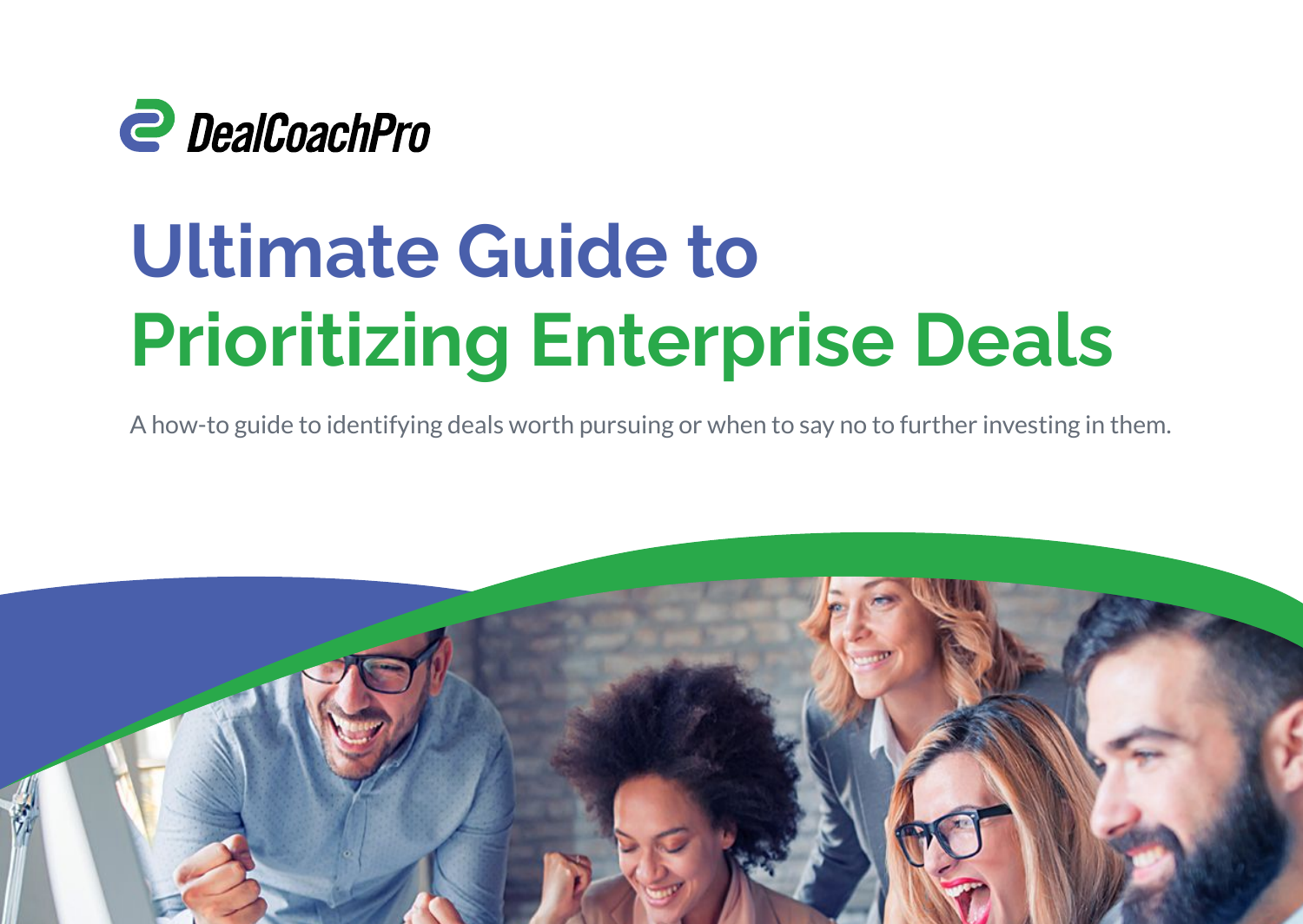### **Introduction**

Ring that gong! Imagine a year when sellers meet quota every quarter and your company surpasses sales forecast. Not so fast. According to CSO Insights, 60% of forecasted deals never close.

The reality is that most of your B2B leads likely will not convert to sales. Timing may not be right, you may lose to the competition, or your solution is not a good fit for solving their immediate needs. You may wonder if your team is chasing the right deals? There has to be a better way to identify winnable deals upfront.

**This guide reveals our proven data-driven framework based on decades of evidence-based selling pathology for Deal Health Assessment for prioritizing Enterprise deals.** We share the four essential criteria every Enterprise sales organization should measure to improve the odds of sellers chasing viable deals and not wasting their time and energy on zombie deals – deals you don't know are dead.



60% of forecasted deals never close - CSO Insights

*High-performing sales teams are 1.5 times more likely to base forecasts on data-driven insights. Unfortunately, only 46% of sales reps have data insights on customers' propensity to buy, despite 85% of those who do, saying it makes them more effective in their job.*

*Salesforce, 3rd Annual State of Sales*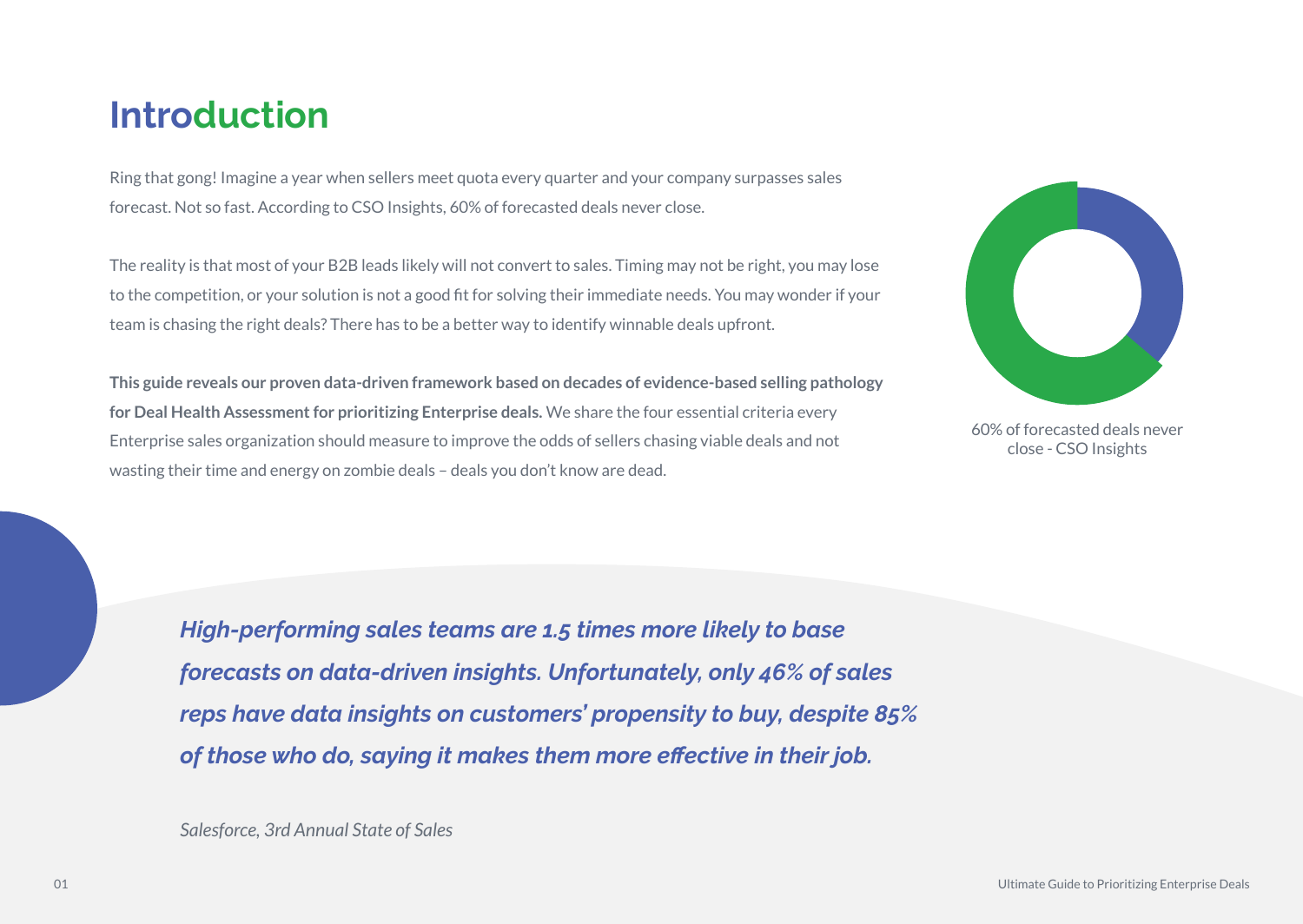# **A Systematic, Data-Driven Approach to Deal Pursuit Boosts Win Rates**

Often, sellers have not identified the complete buying team and therefore get the wrong signals from the wrong buying influencers about the likelihood of a legitimate opportunity. Sellers give high confidence that the deal will close, but then it does not. CRM Sales Stage, Close Date and sellers subjective input have proven not to be reliable for assessing deal health and propensity to buy.

When forecasts are missed quarter to quarter and management is rigid on sales targets, bad habits form within an organization. The unintentional directive from leadership causes sellers to pad the pipeline and move opportunities from quarter to quarter. Bloated pipelines cause sellers to expel energy in the wrong places. Sales leadership and operations have a challenging time determining which deals to prioritize. Without an objective, data-driven buyer-centric approach to prioritizing opportunities, sellers waste their energy on deals that may never close.

> *Just 28% of closed deals are forecasted accurately. Close amounts are off by 31% from the forecasts. The bigger the deal, the more likely sales reps are to overestimate the outcome.*

*InsideSales.com Labs*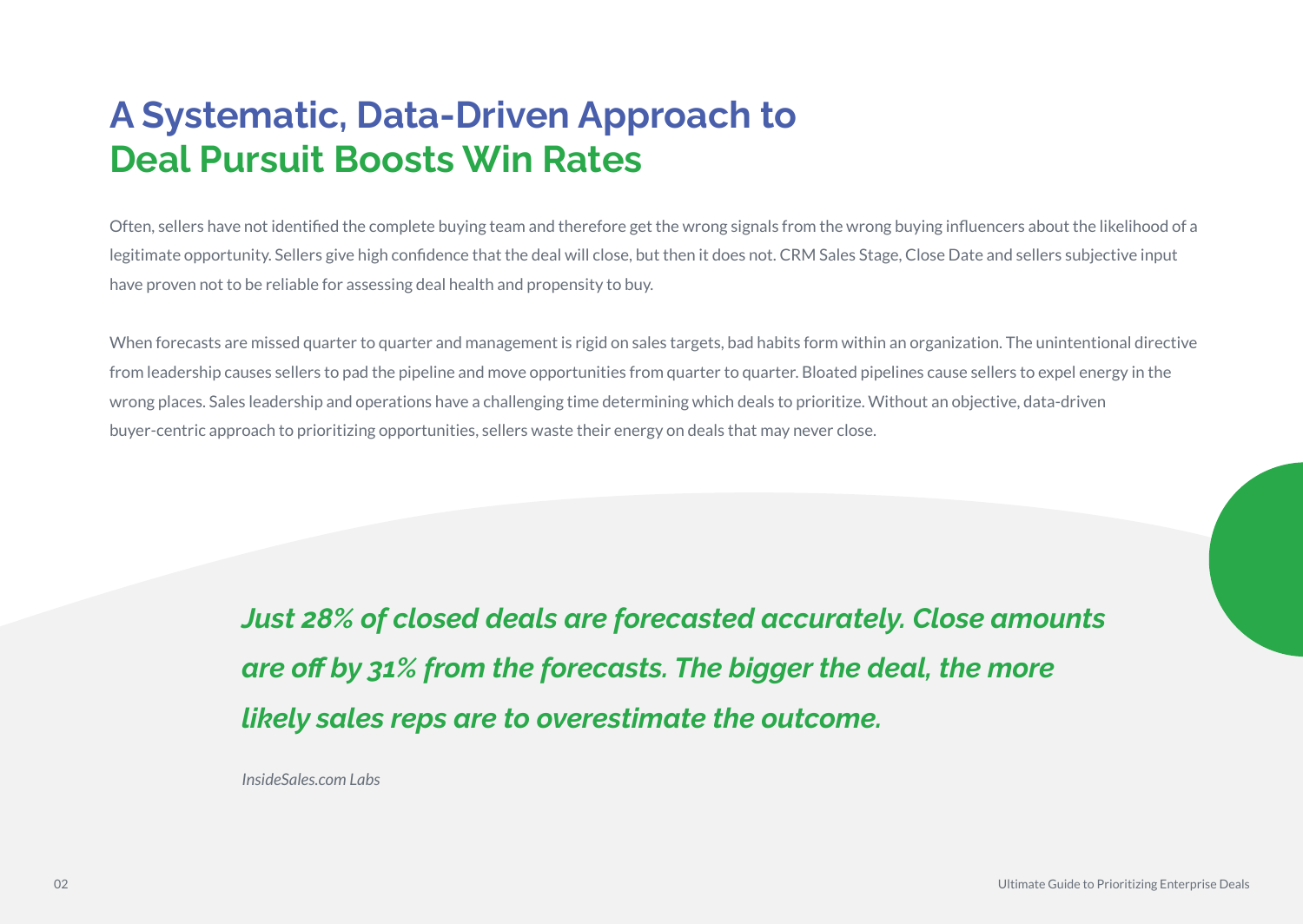### **Replace Subjectivity with Data Science**

Enterprise sales leaders require transparency to understand opportunity status and propensity to buy for strategic, high-value deals. Often Deal Reviews are scheduled to communicate status. Within a large-sized sales organization, Deal Reviews for each opportunity is not a scalable solution. Deal Reviews require intense preparation from sellers, reducing their time spent pursuing deals. Management does not have the time to meet with every seller about every high-value deal. Management must allocate sales resources appropriately to maximize sales and meet the forecast. How do leaders prioritize which deals their team pursue without a scientific approach to Deal Health assessment?

Changing the behavior and measurement criteria for assessing Deal Health and prioritizing opportunities is critical to prioritize deals effectively. Enterprise sales need a simple, repeatable data-driven process that everyone can and will embrace. Base assessment on data science, not gut-feel, and encourage consistent deal coaching and deal health assessment framework.

**Based on decades of evidence-based selling pathology, DealCoachPro removes subjectivity from Deal Health so that Enterprise sellers focus efforts on deals that they can win.** 

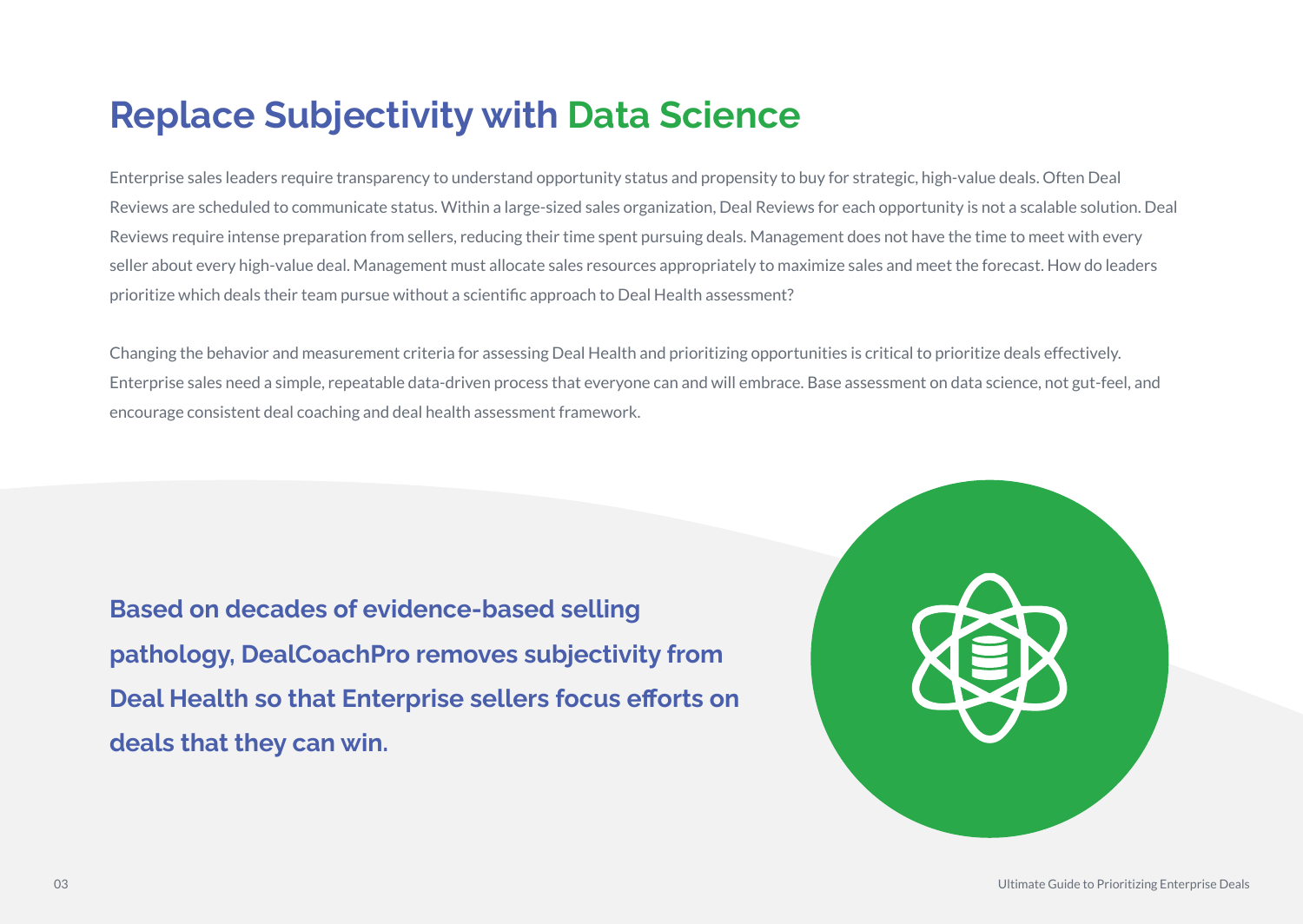# **Prioritize Deals Based on Buyer Insight, Not Sales Stage or Close Date**

In a typical firm with 100-500 employees, an average of 7 people are involved in most buying decisions (Gartner Group.) To assess deals, you must understand the organization's objectives, identify the buying team and evaluate each buying influencer's role, goal, and intention.

Has the seller identified and mapped the critical relationships needed to win the deal? Mapping buyer relationships is the first step in determining the viability of an opportunity.

It is critical to identify the Decision-Maker – who has final authority and Decision Influencers affected by the decision.

Four critical factors are most relevant to strategic deals that should be the basis for prioritizing Enterprise sales opportunities. Once you have identified the Buying Team, measure each Key Player (Decision-Maker or Decision Influencer) on the following four critical criteria:

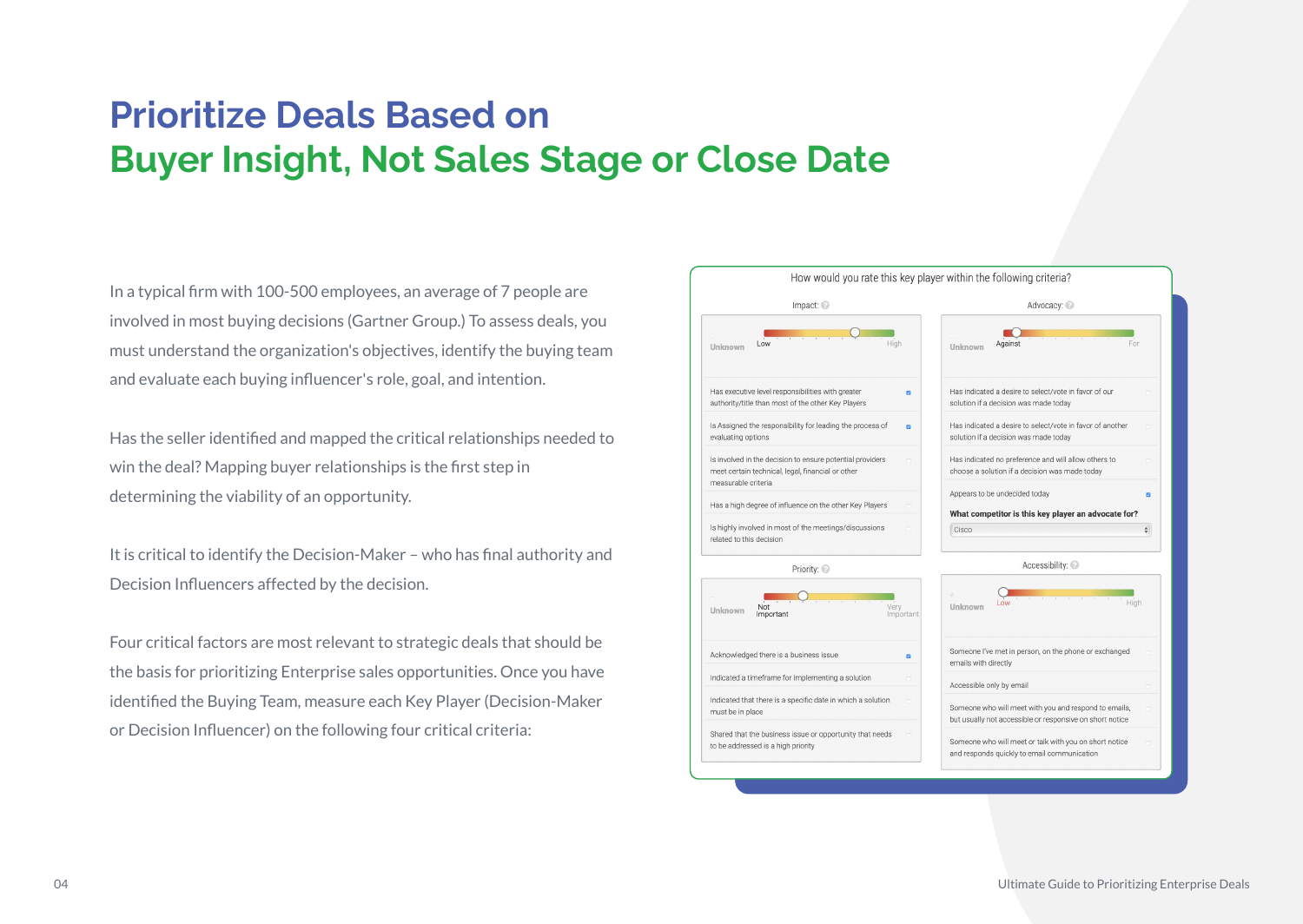### **IMPACT**

Determining the degree of impact every Key Player has on the buying decision for a sales opportunity helps evaluate where the potential power lies in the buying process.

Check if true for each Key Player:

- ❏ Has executive level responsibilities with greater authority/title than most of the other Key Players
- ❏ Is assigned the responsibility for leading the process of evaluating options
- ❏ Is involved in the decision to ensure potential providers meet certain technical, legal, financial or other measurable criteria
- ❏ Has a high degree of influence on the other Key Players
- ❏ Is highly involved in most of the meetings/discussions related to this decision

**PRIORITY**<br>Priority identifies the degree of importance and urgency each Key Player is placing on implementing a<br>solution (whether that is your solution or a competitive alternative.) Priority identifies the degree of importance and urgency each Key Player is placing on implementing a solution (whether that is your solution or a competitive alternative.)

Check if true for each Key Player:

- ❏ Acknowledged there is a business issue
- ❏ Indicated a timeframe for implementing a solution
- ❏ Stated that there is a specific date on which a solution must be in place
- ❏ Shared that the business issue or opportunity to address is a high priority

**01**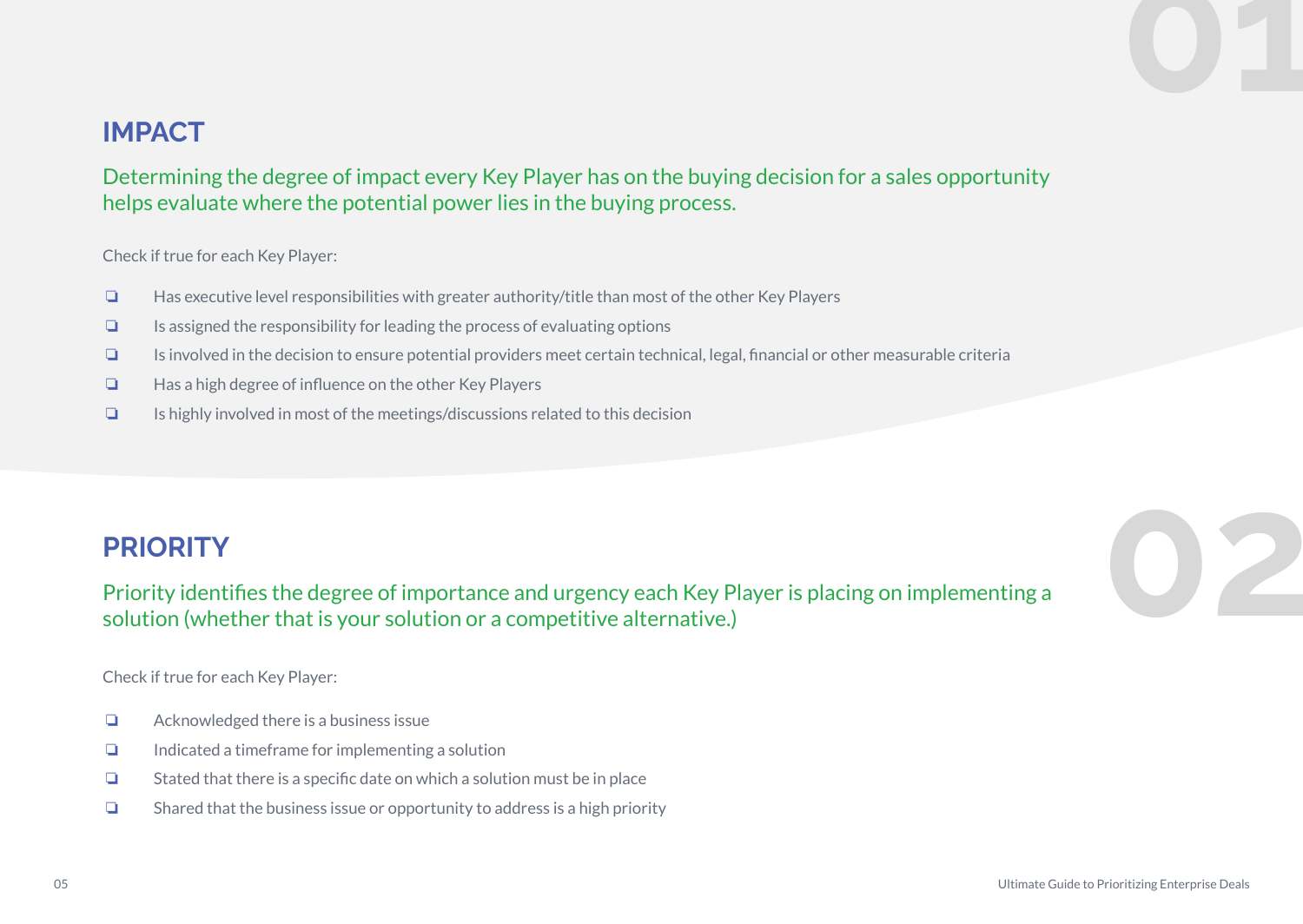### **ADVOCACY**

Winning any sales opportunity ultimately equates to ensuring that enough of the Key Players advocate for your solution vs the alternatives under consideration.

Check if true for each Key Player:

- ❏ Has indicated a desire to vote in favor of our solution if they made a decision today
- ❏ Has demonstrated a willingness to vote in favor of another solution if they made a decision today
- ❏ Has indicated no preference and will allow others to choose a solution if they made a decision today
- ❏ Appears to be undecided today

**ACCESSIBILITY**<br>Sales professionals must gain direct access to all the Key Players in a sales opportunity. It is vital to know<br>who they have access to and who pose a challenge to secure a live conversation. Sales professionals must gain direct access to all the Key Players in a sales opportunity. It is vital to know who they have access to and who pose a challenge to secure a live conversation.

Check if true for each Key Player:

- ❏ Someone the seller has met in person, on the phone or exchanged emails with directly
- ❏ Accessible only by email
- ❏ Someone who will meet and respond to emails, but usually is not accessible or responsive on short notice
- ❏ Someone who will meet or talk on short notice and responds quickly to email communications

**03**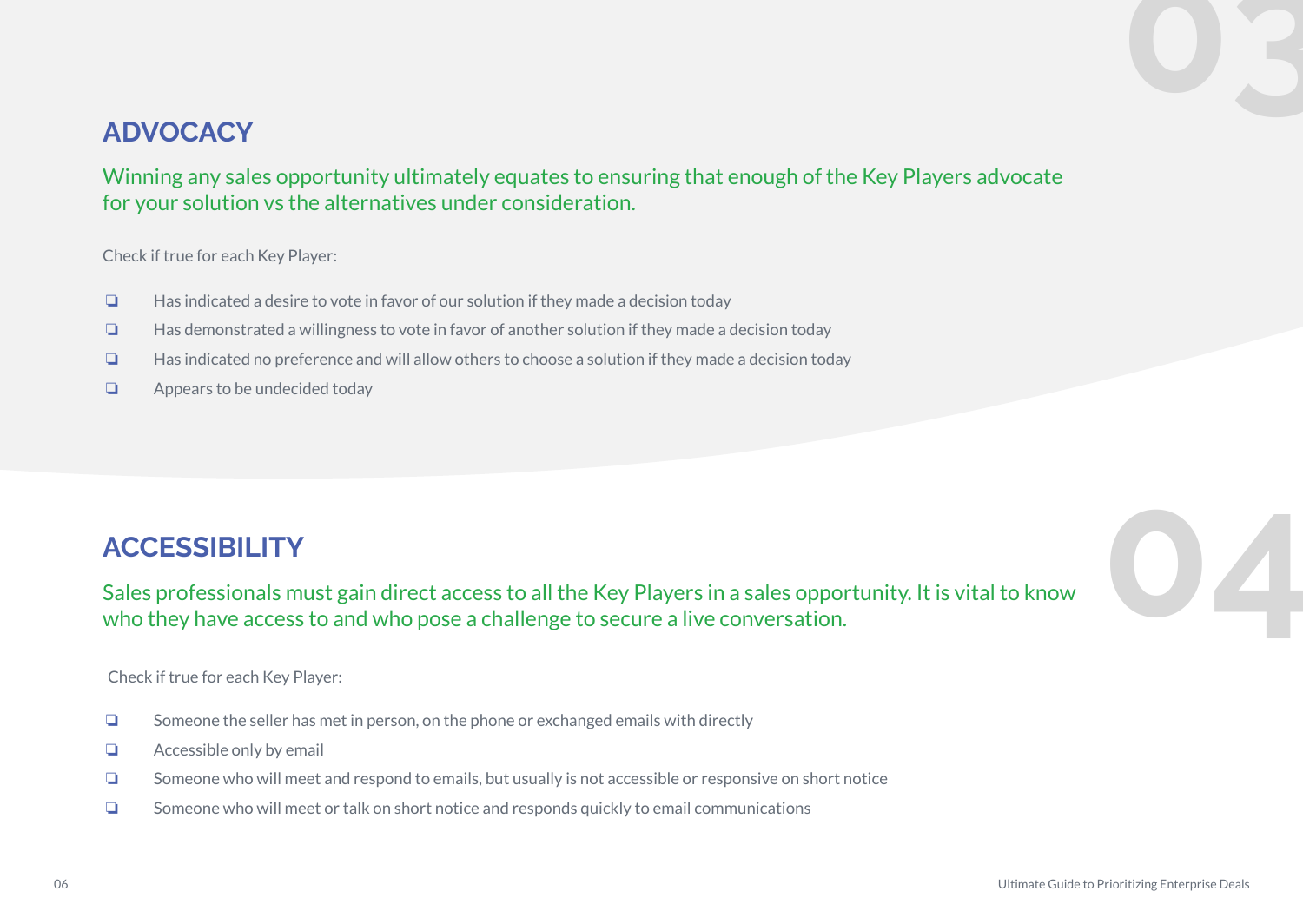## **Deal Health**

A buyer-centric deal health assessment framework is a more accurate way to prioritize Enterprise deals. **Impact and Priority** help Enterprise teams assess Deal Legitimacy to determine if a deal is worth pursuing. **Advocacy and Accessibility** help assess Deal Position to determine sellers' stance with the Buying Team, and which relationships need work.



DealCoachPro turns qualitative inputs into data science for easy, fast, objective measurement. A custom, deal health scoring system can help set consistent criteria in determining which deals to prioritize and invest in and which not to. A thorough assessment seems daunting and more involved than simply looking at Sales Stage, Close Dates or relying on subjective input, but your confidence level increases significantly. And more importantly, you can ensure Enterprise sellers are focused on converting opportunities into high-value customers.

Fuel your Enterprise sales pipeline with a systematic, data-driven approach to Deal Health assessment. Know with a greater degree of confidence which deals are worth pursuing and when to say no to further investing in them with DealCoachPro.

Visit **[DealCoachPro.com](https://dealcoachpro.com/deal-rooms/)** to learn more or to schedule a Discovery call.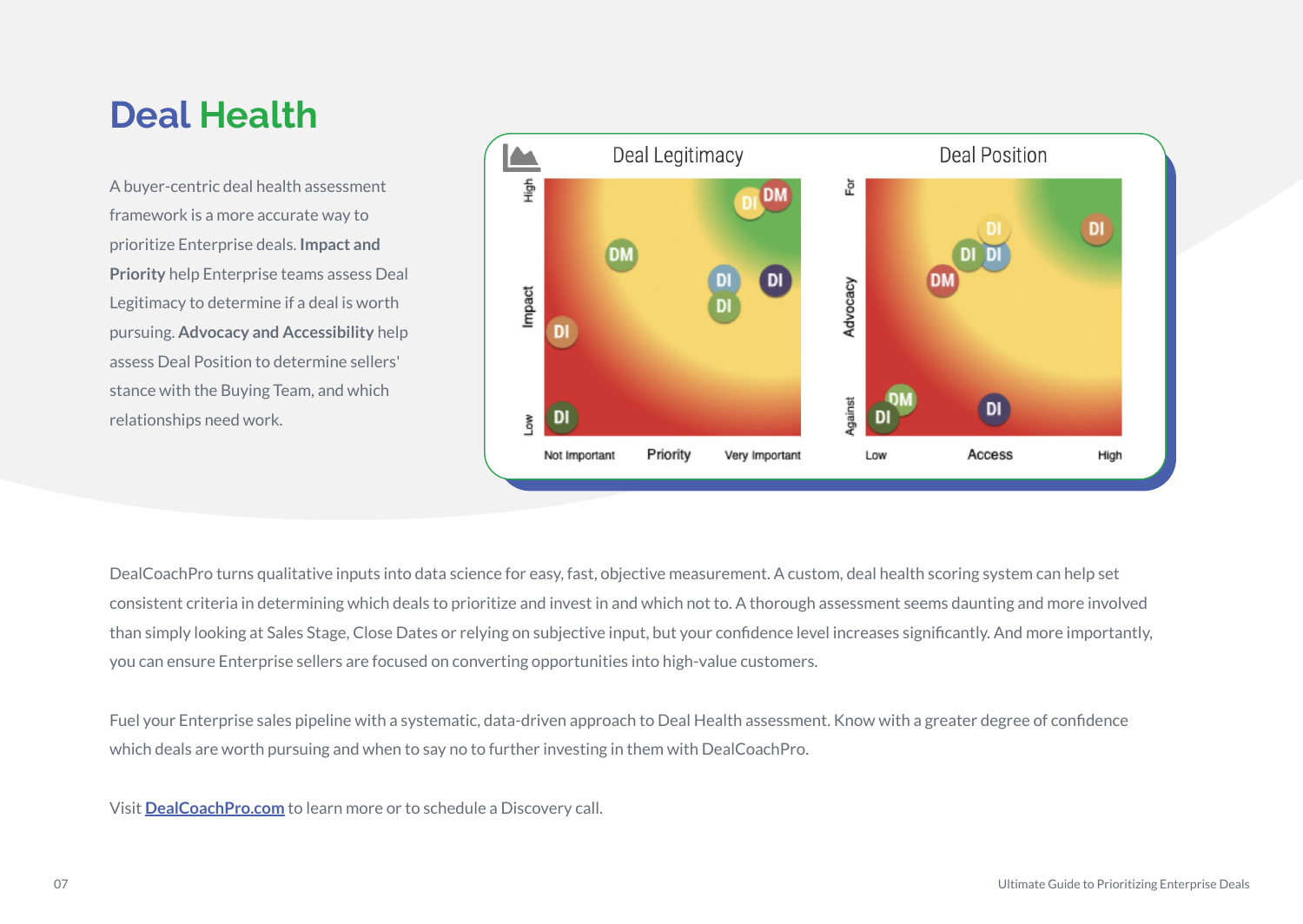### **About DealCoachPro**

DealCoachPro is a leading sales technology provider of data-driven Deal Coaching software for Enterprise sales teams. Our [patented framework](https://dealcoachpro.com/deal-rooms/) and Digital Deal Rooms bring rigor and rhythm to deal pursuit, helping send more accurate signals about deal health and enable deal collaboration from anywhere. Visual heat maps bring instant clarity to deal legitimacy and the seller's position with buyers, guiding sellers on next steps to advance deals. With DealCoachPro, customers experience improved win rates and improved forecasting accuracy.



*"Deal Coaching Software is not the same as Coaching Software. As you probably guessed, the word Deal is a critical differentiator. These solutions give sales teams a systematic way to evaluate deal health, identify which deals are worth pursuing, understand the buying team, and collaborate on next steps."*

Nancy Nardin, Top Sales Tools of the Year 2021